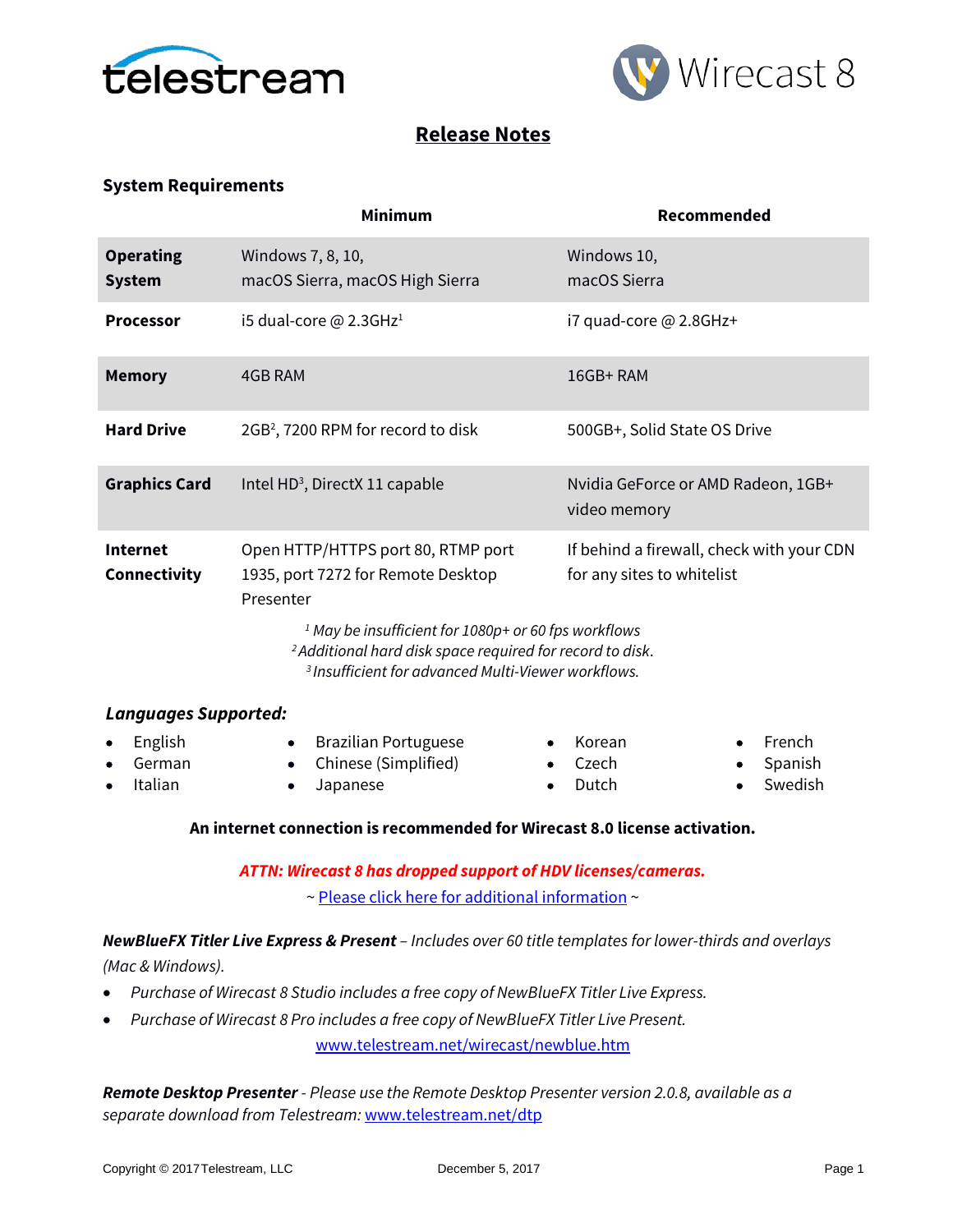



# **Best Practices**

### Minimum Required Upload Speed:

- It is recommended that an upload speed rate of at least double the selected video bitrate be available, especially for a total target bit-rate of 10Mbps (Megabits per second) or less, or when there are multiple outgoing streams.
- Upload speed can be tested at a website such as **TestMy.net/upload**.
- Additional tasks that can consume upload bandwidth on the network should also be considered when determining how much of the available upload bandwidth can be allocated towards streaming.

### **Rendezvous**

Wirecast Rendezvous uses WebRTC technology that can be very resource intensive. For the best experience, we suggest considering the following table when choosing hardware:

|                               | Studio (2 quests + 1 host)                                                  | Pro $(7 \text{ quests + 1 host)$ |
|-------------------------------|-----------------------------------------------------------------------------|----------------------------------|
| <b>Bandwidth</b> <sup>4</sup> | Add 4 Mbps                                                                  | Add $5+$ Mbps <sup>5</sup>       |
| Processor <sup>4</sup>        | $i5$ quad-core <sup>6</sup>                                                 | $i7$ quad-core $6$               |
|                               | <sup>4</sup> Based on a single simultaneous stream of 720p30 x264 @ 4 0Mbps |                                  |

*Based on a single simultaneous stream of 720p30 x264 @ 4.0Mbps. 5 Bandwidth per guest will scale downwards as more are added to maintain reliability. 6 Minimum recommended processor with example stream4 . More demanding workflows may require a more capable CPU.*

### ISO Recording:

- Solid State Drive or fast RAID array recommended for ISO Recording and Replay functionality.
- Actual data rates will vary depending on quality level selected for ProRes (Mac) or MJPEG recording (Windows), as well as the resolution and frame rate selected.
	- o For Mac ProRes recording please refer t[o Apple's ProRes data rate specifications.](https://documentation.apple.com/en/finalcutpro/professionalformatsandworkflows/index.html)?
	- o Windows MJPEG Best Quality Guidelines (Megabytes per second):
		- *1080i and 1080p 29.97 and 30 FPS, MJPEG Best Quality* ~25MB/sec
		- *1080p 60 FPS, MJPEG Best Quality* ~50 MB/sec
		- *720p 59.94 and 60 FPS, MJPEG Best Quality* ~20 MB/sec
- Total expected data rate should be compared to available disk write speed to ensure adequate disk throughput.

### *Failure to ensure the available disk write speed is greater than the highest expected total data rate may result in frames being dropped from recordings (ISO, Replay, and Record-to-Disk).*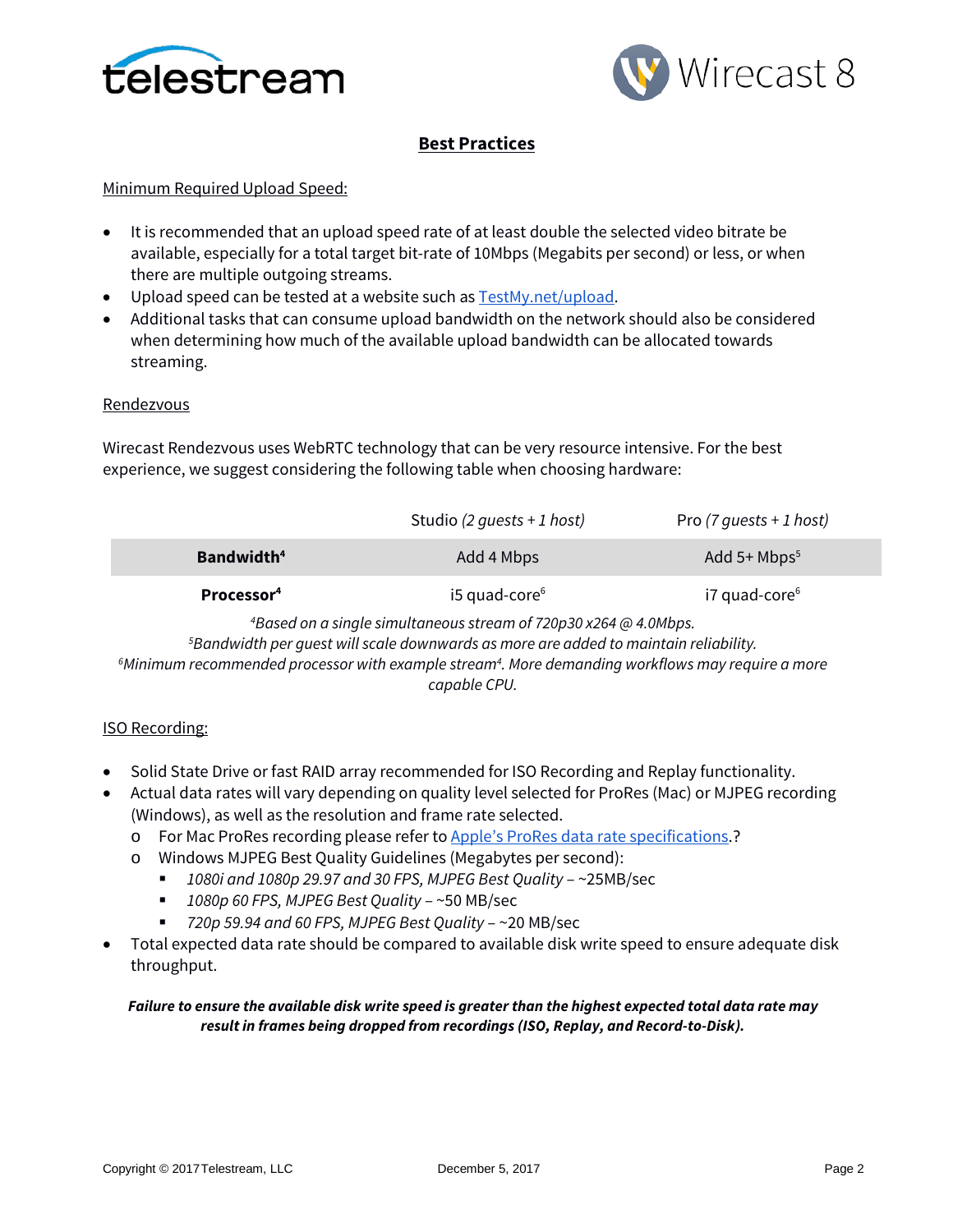



# **Best Practices (cont.)**

### Hardware accelerated encoding requirements:

- Intel Quick Sync Video encoding requires an Intel CPU with an Intel® QuickSync Video core[.](http://ark.intel.com/search/advanced?QuickSyncVideo=true&MarketSegment=DT) [List of Intel CPUs supporting QuickSync](http://ark.intel.com/search/advanced?QuickSyncVideo=true&MarketSegment=DT)
- NVIDIA NVENC encoding requires an NVidia GPU with Kepler architecture or newer[.](https://developer.nvidia.com/nvidia-video-codec-sdk) [NVIDIA only maintains a general list of supported GPUs](https://developer.nvidia.com/nvidia-video-codec-sdk)
- Apple Hardware Accelerated H.264 encoding requires a Mac with an integrated Intel GPU\*. *\*This may change in the future, as the Apple API decides what hardware acceleration method is to be used. At the time of this writing, only Quick Sync via an Intel GPU is supported.*

### High frame-rate streaming (60fps):

- High frame-rate streaming will result in increased CPU usage and a require a higher bit rate (4Mbps or higher) for a quality encode.
- Simply switching to a higher frame-rate without ensuring the CPU and bitrate are sufficient may result in a lower quality encode.

### CPU Usage:

- Consider lowering your canvas frame rate and/or streaming resolution to lower CPU usage.
- Maintained system CPU usage greater than 60% will increase the likelihood of dropped frames.

## **8.2 - New Features**

**NEW –** Added the ability to switch Shots with three supported MIDI Controllers (Akai APCmini, Akai APC40 MKII, Novation Launchpad)

**NEW –** Added the ability to use an iOS device as a camera source on your Local Area Network (LAN) via Wirecast Go 2.1

## **8.2 – Fixes and Improvements**

- Added the ability to create 60 FPS encoder presets for RTP Unicast/Multicast streams
- Added a drop-down option to YouTube destination to list Live, Upcoming, Completed or All events
- Fixed a crash when creating a new document on macOS High Sierra 10.13.2
- Fixed a crash that could occur when adding CEF-based widget sources
- Fixed a problem where some sources were providing black video on Windows 7
- Fixed issues with video quality when scaling the Canvas Size relative to the encoder resolution
- Made improvements to the Preferences to prevent data corruption and crashes
- Fixed stuttering audio when toggling the audio monitor button in the Audio Mixer
- Fixed an issue where certain NDI sources using NDI SDK 3.0 were not working properly
- Fixed Live/Preview Swap not functioning properly for some Title Source layers
- Fixed issues with Rendezvous Shots scaling spontaneously in Live canvas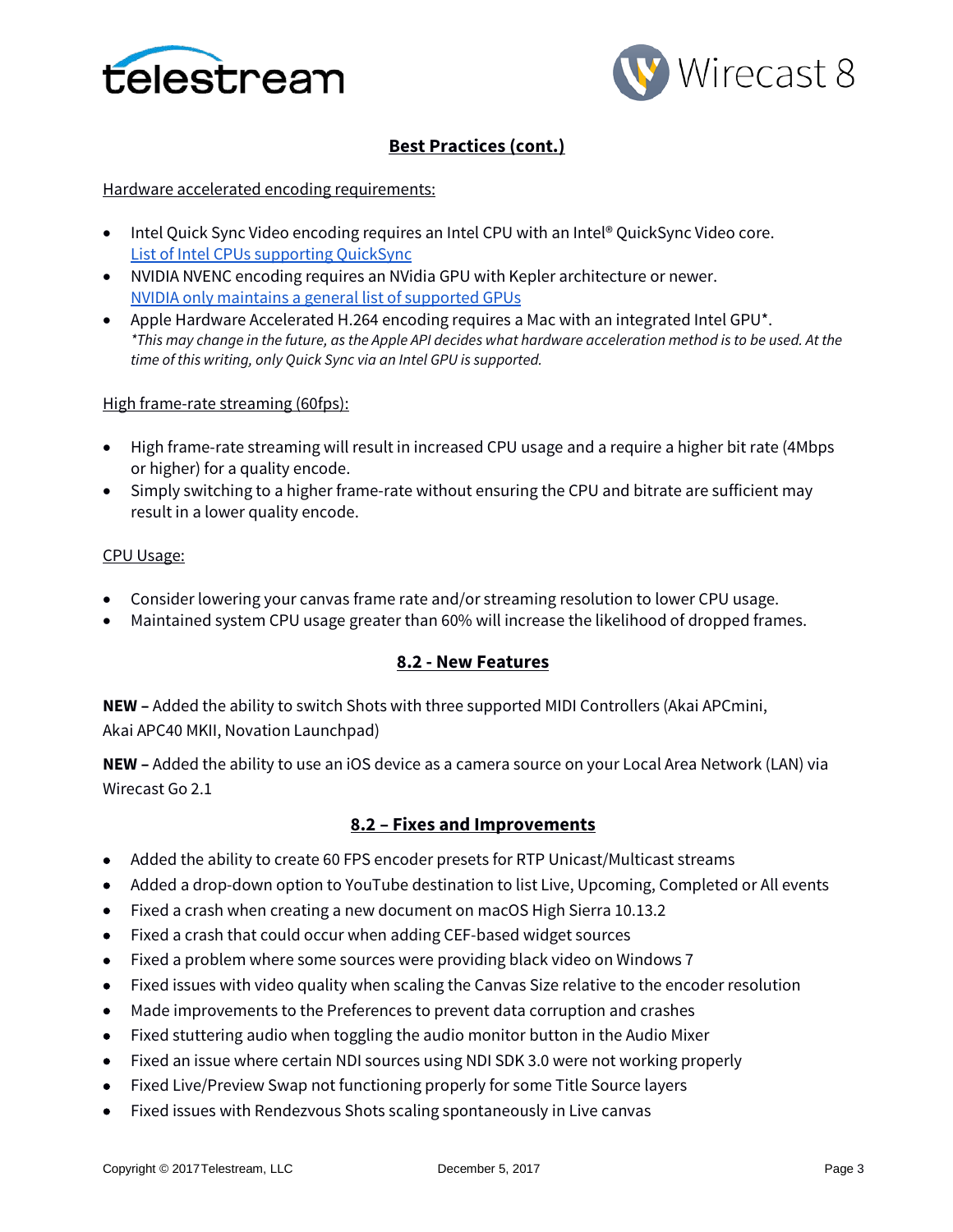



- Fixed an issue where Chroma Key would cause marquee select to size improperly
- Fixed a crash when closing the Rendezvous Create Session window
- Fixed a crash when saving a document while Output Statistics window is open
- Fixed a crash when quitting Wirecast from the Welcome window
- Fixed an issue where Web Cam scaling was not preserved when loading a saved document
- Fixed a crash when using Emoji in Rendezvous session names
- Fixed audio distortion when attempting to play 5.1 or 7.1 WMV files. Note that this does not add support for 5.1 and 7.1 audio for WMV, it simply fixes the distortion.
- Fixed PSD files causing the Live canvas to flickers
- Fixed a crash when selecting a pixel format for Blackmagic capture devices
- Fixed a hang when stopping RTMP streams
- Fixed abnormally poor quality issues with Apple H.264 Hardware encoder when using CBR
- Fixed inability to save report using Support Assistant
- Fixed a hang when switching between YouTube events too quickly in the Output Settings
- No longer open Rendezvous Dashboard when Wirecast is re-launched
- Fixed issue with Rendezvous Dashboard window not minimizing properly on Windows
- Fixed inactive audio effects becoming active again when sending Shot live again
- Consolidate Wirecast's preferences, destination and miscellaneous system files into a single Wirecast folder

## **8.1.1 – Fixes and Improvements**

- Fixed a crash that could occur when adding sources that rely on Chromium Embedded Framework (ex. Text, Clock, Image Carousel)
- Fixed an issue causing problems connecting to certain NDI capture sources compiled against the latest NewTek NDI® SDK
- Fixed an issue causing Rendezvous source scaling to change relative to the participant's available Network Bandwidth
- Fixed a crash when creating a new document on macOS High Sierra 10.13.2 Beta

### **8.1 - New Features**

**NEW –** Vimeo LIVE destination

**NEW –** Added the ability to duplicate Shot Layers via Copy and Paste within an existing Shot or as a new Shot

**NEW –** Added the ability to snap Shot Layers to the edges and center lines of other Shot Layers

**NEW –** Support for 1080p streaming to Facebook Live

**NEW –** Facebook Live accounts who have been given "Can Post" permissions on another account can now stream to the primary account's Events and Groups

**NEW –** Support for Adobe Photoshop PSD image files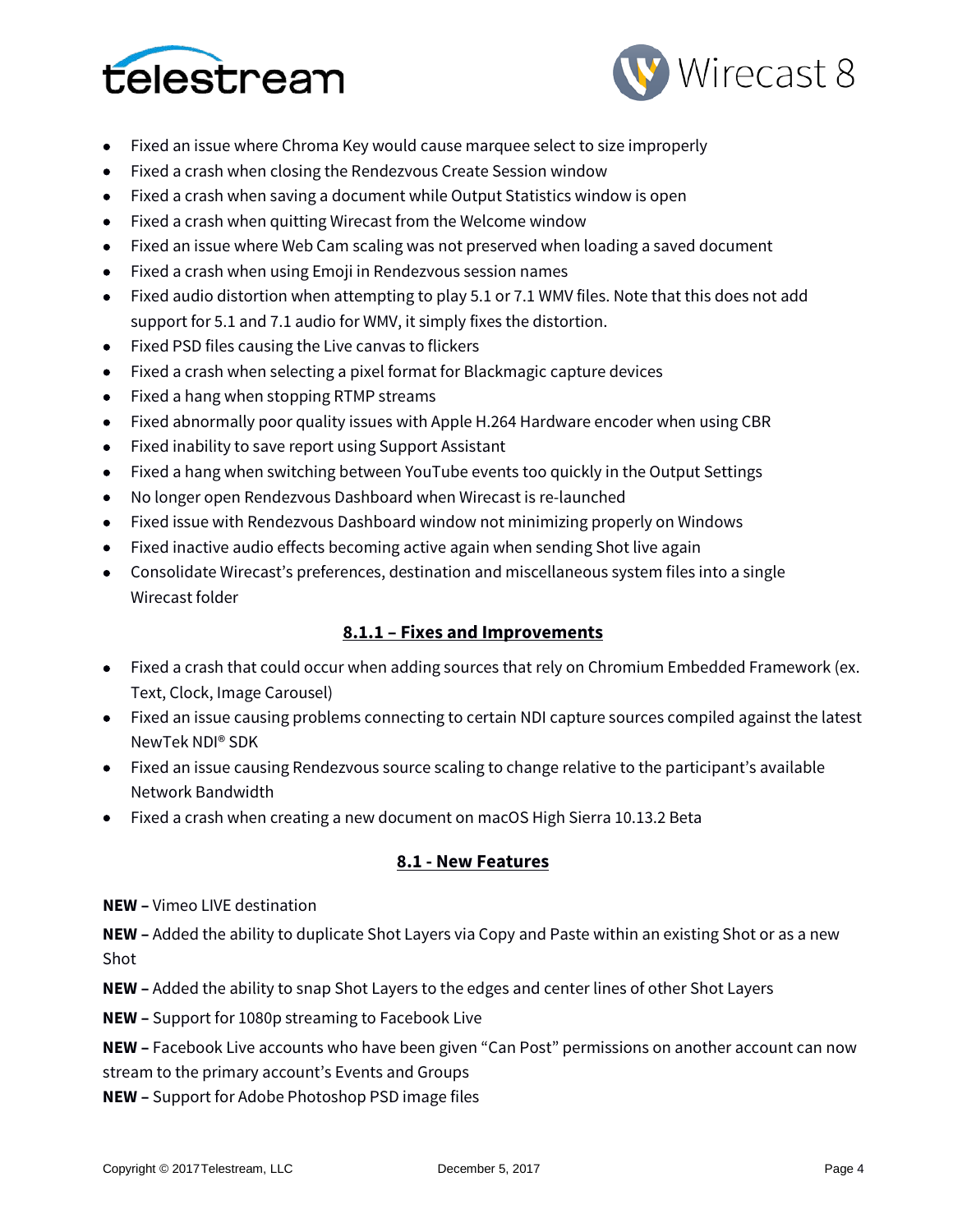



**NEW –** Added the ability to manually refresh Shot icons by right-click → Refresh Shot Icon

**NEW –** Now able to map Clear Layer shots to a Keyboard Shortcut for Transitioning

# **8.1 – Fixes and Improvements**

- Fixed an issue that could cause video to stop encoding properly while live streaming
- Fixed an issue where Rendezvous host could lose audio input after a peer joined their session
- Fixed an issue where creating Replay Shots could cause the video in Preview/Live to stutter briefly
- Fixed a bug that could cause Record to Disk outputs to go out of sync while streaming at the same time
- Fixed an issue where the color picker could stop working properly in the Widget sources
- Fixed random crashes when using WebStream IP camera sources
- Fixed a random crash that could occur when outputting via NDI
- Fixed Replay recordings not scaling to fit canvas automatically when creating a new Replay Shot
- Fixed channel selection not working properly in the Audio Mixer
- Fixed inability to use Monitor Capture across two separate video adapters
- Fixed an issue where setting Canvas Size to 720x480 would result in bad video encoding
- Fixed a bug where Playlists would always transition their sources using Smooth when the Playlist was on the first Master Layer
- Fixed bad audio when playing back HE-AAC audio files
- Fixed a bug causing live media file playback to restart when stopping stream outputs
- Fixed a bug that caused bad QuickSync outputs when used in conjunction with other encoders
- Fixed long startup times when launching Wirecast without an internet connection
- Fixed Virtual Microphone not being uninstalled when upgrading Wirecast from an older version to a newer version
- Fixed a hang when moving a window around while a modal dialog was opened
- Fixed second transition drop-down being stuck on Smooth transitions
- Fixed certain transitions not working correctly across multiple Master Layers
- Fixed an indefinite hang when closing the Multi-viewer
- Fixed a crash when adding an ISO Shot with hotkeys
- Fixed Shot Layer position not reflecting changes made when nudging a Layer with the arrow keys
- Fixed a hang when attempting to reconnect to an NDI source that has been disconnected
- Fixed text entry field very small on macOS High Sierra
- Fixed Chroma Key settings not displaying properly in the UI after loading a saved document
- Fixed a random crash when creating a Keyboard Shortcut
- Fixed certain input fields not working properly with Copy/Paste/Select-All shortcuts
- Fixed a hang that could occur when putting the computer into Sleep mode while a Playlist Shot was looping media files
- Numerous Localization string fixes
- Added the ability to add a hex color value directly to Widget sources (i.e. Text, Solid Color)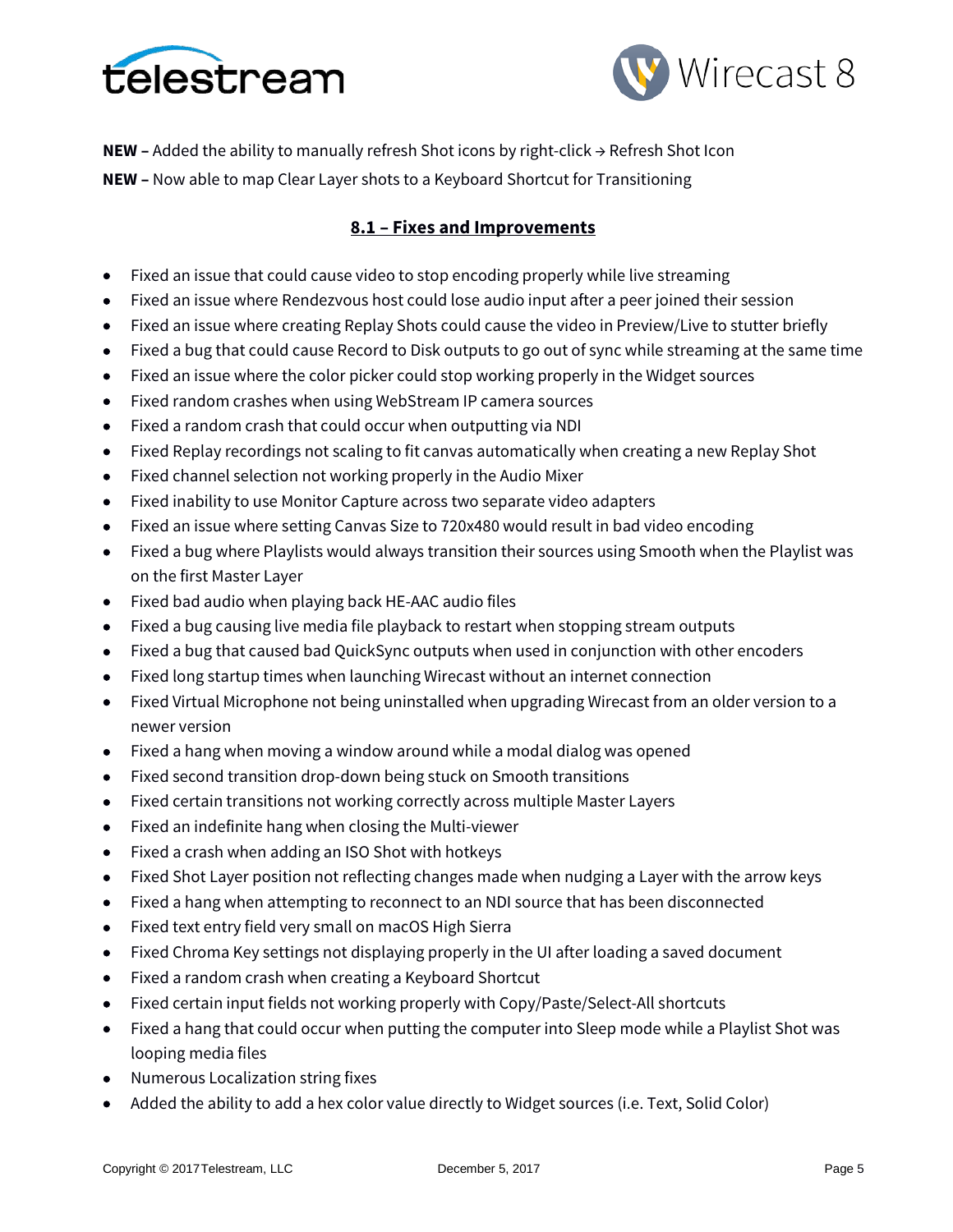



## **8.0 - New Features**

**NEW -** Wirecast Rendezvous | Multi-site production with remote guests

- Easily bring in remote guests without additional hardware or software for the guest
- Send them a link and they can join on a smart device or Chrome/Firefox browser
- Add up to 2 guests in Studio, 7 guests in PRO (Note: Subject to available bandwidth)
- Screen share and Tally lights
- Companion iOS app (Wirecast Go) for mobile guests

#### **NEW -** Completely new rendering engine

- Huge performance increases
- (WIN) Upgrade to Direct 3D 11
- Added Z-rotation
- Resize, rotate, and crop handles directly in the Preview Window.
- Asset Snap-to-grid, Guidelines, and Centering.
- Add Reflection and/or Drop Shadow to any source.

#### **NEW -** Multi-Viewer Output System

- Support for up to 17 slot multi-viewer output (up to 4 in Studio) to any attached display.
- Send different configurations (1x, 2x, 4x, 10x, 17x) to different monitors.

### **NEW -** Multi-Channel Audio Ingest

• Support for up to 16 channels of input via each connected professional audio interface, each NDI source, and/or each capture card input with embedded audio.

#### **NEW** - Multi-Track Audio Support **(Pro only)** – up to 8 tracks

- Multi-language streaming.
- Multi-language recordings.
- Isolate audio sources for post-production.
- Behind-the-scenes or other commentary track support.

#### **NEW** - Major encoding engine upgrade

- Substantially less system resource usage for most content when encoding with x264.
- Higher quality x264 encoding.
- Tighter bit rate variations when utilizing CBR (constant bit rate).

#### **NEW** - Automatic color space matrix with options for override

• No more washed out looking sources, Wirecast will auto detect the color space and apply any appropriate conversions to maintain color quality throughout the entire workflow.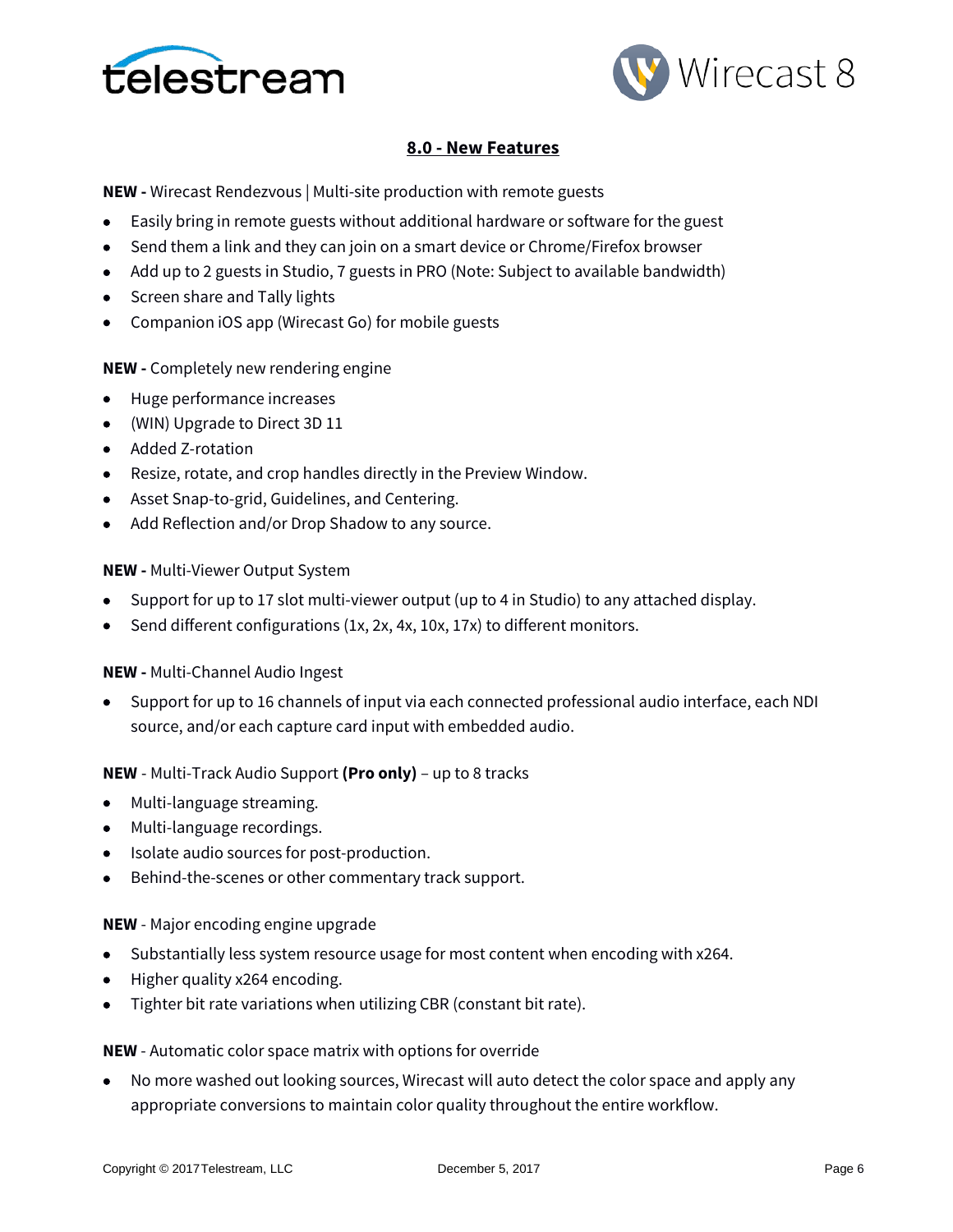



# **8.0 - New Features (cont.)**

**NEW** - **[NewBlue Titler Live 3](https://www.newbluefx.com/products/on-air-graphics/titler-live/)** - Complete titling suite with social media titling templates, sports templates, and much more.

- **Overview:**
	- **o** Free live Facebook comments with Titler Live 3:
		- **Express**  *Free with Wirecast 8 Studio purchase*
		- **Present** *Free with Wirecast 8 Pro purchase*
	- **o** Curate and push live comments from any web browser on your network.
	- **o** Animate comments as they fly in or out.
	- **o** Upgrade to **Social** or **Complete** to add Youtube and Twitter.
	- **o** Updated, expanded, and improved Titler Live modules.
- **Versions:**
	- **o Express**  *Free with Wirecast 8 Studio* Includes templates for many common titling needs. Does not include Title Designer.
	- **o Sport** Sports titles and graphics, scoreboards, integration with Sportzcast live scoreboard data sources.
	- **o Social** Display social messages through high-end, animated designs from Twitter, Facebook and Youtube. Even poll your audience in real-time, displaying results graphically.
	- **o Present** *Free with Wirecast 8 Pro* Everything you need to title and produce live shows, events, conferences, church streams, etc.
	- **o Complete** All the above for a complete titling solution for any event.

### **NEW** - New Transitions

- 23 included live transitions.
- New 'Smooth' transition features allow curve types and animation effects like 'spring'.

**NEW -** (WIN) Implement WASAPI Audio Capture

- Reduced audio latency and increased channel support compared to Direct Sound.
- Support for newer WASAPI only multi-channel audio devices.

**NEW -** (WIN) Implement ASIO Audio Ingestion

• Support for the industry standard Windows pro audio API.

### **NEW -** (MAC) Added **Syphon** client support for Mac

• Improved quality and performance over macOS native functionality when capturing Syphon enabled apps on macOS (Adobe After effects and Character Animator, Many VJ tools, Unity engine, and many more).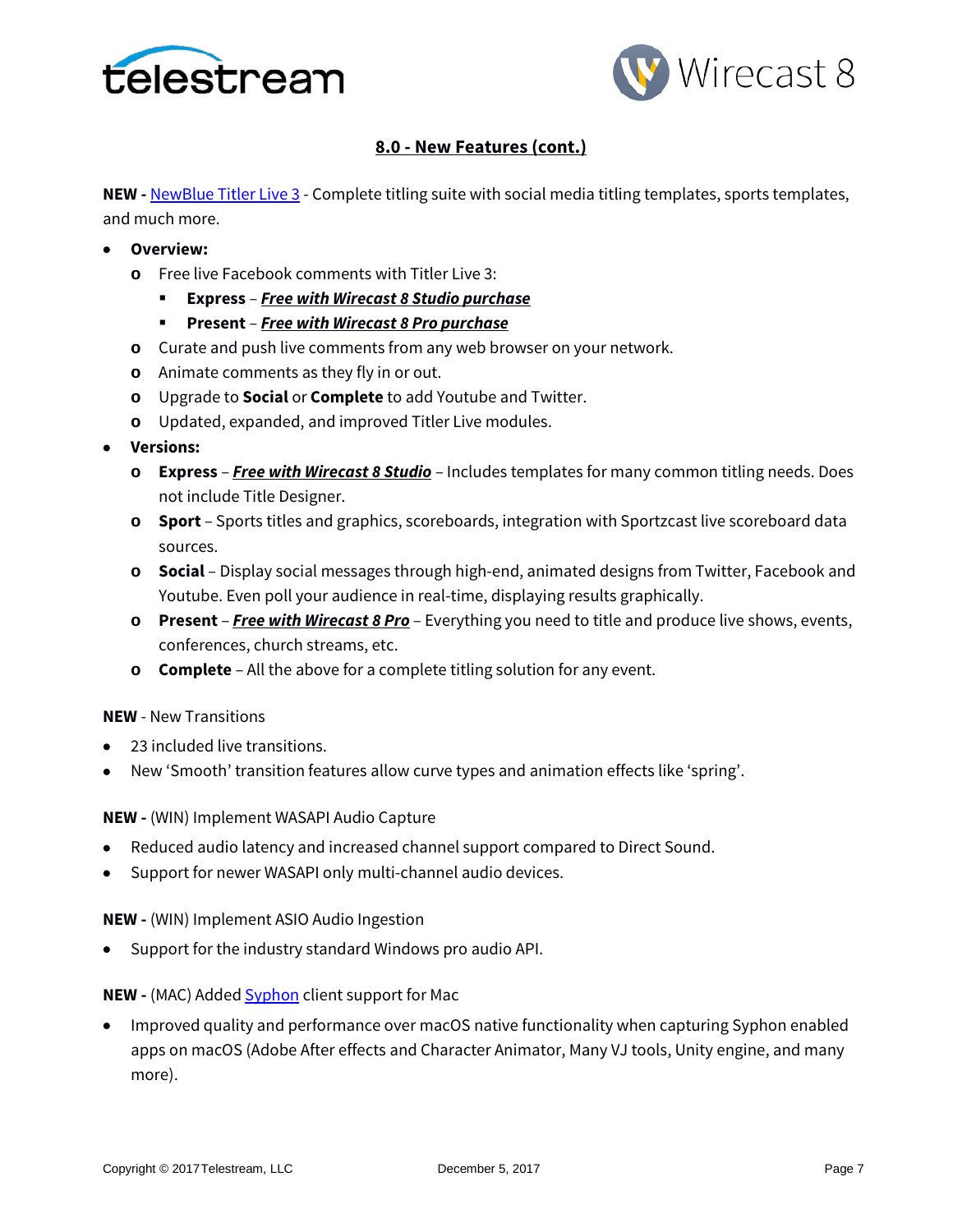



## **8.0 - New Features (cont.)**

**NEW -** New Clock, Timer, and Stopwatch Source

- World clock, time and date functionality all completely customizable.
- Start, stop, and reset with the click of a mouse.

**NEW -** Add option to override automatic format detection in capture cards

• Now you can override the automatic detection system and specify the exact setting you need for your workflow.

#### **NEW** - De-interlacing hot toggle

• De-interlacing can now be toggled per source in the moment. No need to restart the app.

#### **NEW -** Add support for .WebM files

• Support for the popular .WebM format when bringing in media files.

#### **NEW -** Add support for Sony XAVC-S video format

• Support for the popular XAVC-S format used in Sony cameras.

#### **NEW -** Replay - Option to mute audio during playback

• Now, you can set your replay files to include audio, without having to manually mute each replay clip when used in a live setting with narration. Great for enhancing your post-production workflow.

#### **NEW -** Wirecast Go iOS App

- iOS only, updated and improved
- Integrates with Rendezvous natively
- Replaces Wirecast Cam for Lan/Wifi camera use

#### **8.0 - Improvements & Fixes**

#### Improvements:

- **IMPROVED -** [Facebook] Logout option to clear security information
- **IMPROVED -** [Facebook] Improve filtering of the With (Sponsor) field to display better results
- **IMPROVED -** [Facebook] Update hyperlinks in Advanced Options to a graphical icon
- **IMPROVED -** [Facebook] Highlight first entry in search fields by default
- **IMPROVED -** [Facebook] Improve readability of highlighted text for search fields on Mac
- **IMPROVED -** [Facebook] Improve responsiveness when switching events on Mac in 8.0 builds.
- **IMPROVED -** [Facebook] Add warning dialog to the "Delete Event" button
- **IMPROVED -** [Facebook] Test for stale URLs (i.e. one that cannot be streamed to) when validating Facebook settings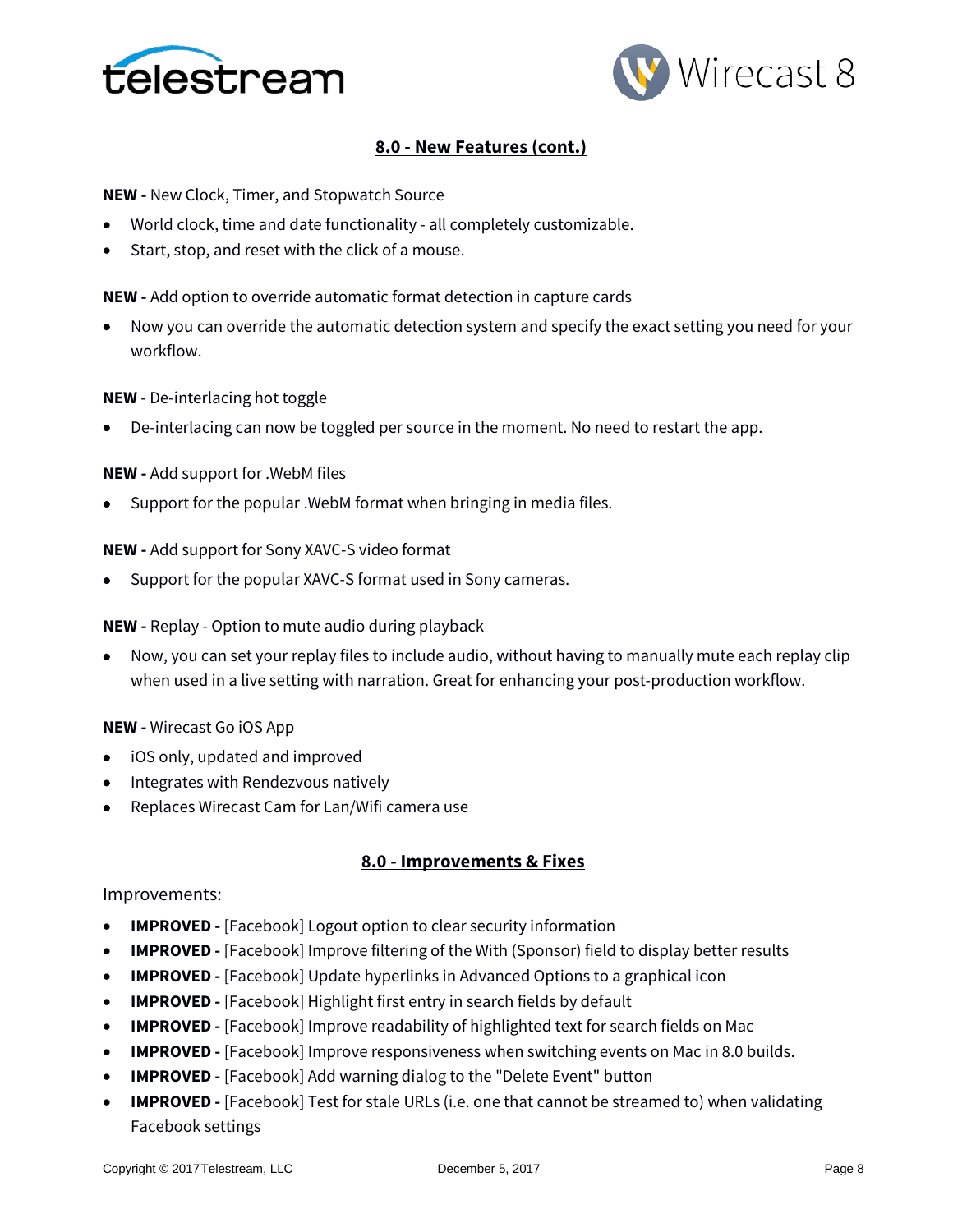



- **IMPROVED -** (WIN) Put cursor at the end of the field when using Enter to accepting a search value
- **IMPROVED -** (WIN) Refactor Virtual Microphone / Camera Installation & Registration
- **IMPROVED -** Add a "Select All" menu item to allow users to select all sources in Preview
- **IMPROVED -** Add a link to download Remote Desktop Presenter from the add sources menu if it isn't installed yet
- **IMPROVED -** Add boxed icon for virtual microphone toggle
- **IMPROVED -** Add Select All and Unselect All buttons to the "Edit Visible Destinations" window.
- **IMPROVED -** Add Twitter Source to Plus button in shot inspector
- **IMPROVED -** Allow simultaneous CPU and GPU buffers during output
- **IMPROVED -** Asynchronous media file indexing
- **IMPROVED -** Audio Mixer: Click 'R' to pan to 50R / Click 'L' to pan to 50L
- **IMPROVED -** Change arrow cursor to hand cursor when hovering over the "Click for help..." links in "Facebook Advanced Options"
- **IMPROVED -** Delay the "missing sources" prompt a second or two after opening a document
- **IMPROVED -** Do not include dynamic outputs in the logic that determines the canvas size.
- **IMPROVED -** Double clicking the vertical split bar between the preview and live panels should toggle between a 75% split and a 50% split
- **IMPROVED -** Eliminate 3 second wait when adding new video sources
- **IMPROVED -** Include "http://" by default in Web Display
- **IMPROVED -** Increase Default Font Size & Change default color to White
- **IMPROVED** Make newly added video sources scale to fit by default.
- **IMPROVED -** Optimize video format conversions used in ISO recording
- **IMPROVED -** Organize Add Source Menu
- **IMPROVED -** Periscope Change the "Start Broadcast" menu item to "Go Live"
- **IMPROVED -** Playlists always transitions all layers rather than just the playlist layer.
- **IMPROVED -** Remove Blank Shot that appears with New Document
- **IMPROVED -** Remove Camera Preview window
- **IMPROVED -** Removed Apply button in Capture Card settings as it applies with changes automatically
- **IMPROVED** Request: Relabel the document recovery message
- **IMPROVED -** Request: Replace the "Clear Layer" (Blank Shot) icon
- **IMPROVED -** Smaller resize range for audio mixer
- **IMPROVED -** Support for Viewership when streaming to multiple destinations
- **IMPROVED -** System Audio Capture Should say "Select Audio device: instead of "Audio Settings"
- **IMPROVED -** Take out the padding around the Preview and Master audio meters
- **IMPROVED -** Update Twitch Encoding Settings
- **IMPROVED -** Use the boxed icons from the Mixer in the main UI for Monitor and Mute.
- **IMPROVED** Users do not need to restart the app for deinterlacing to work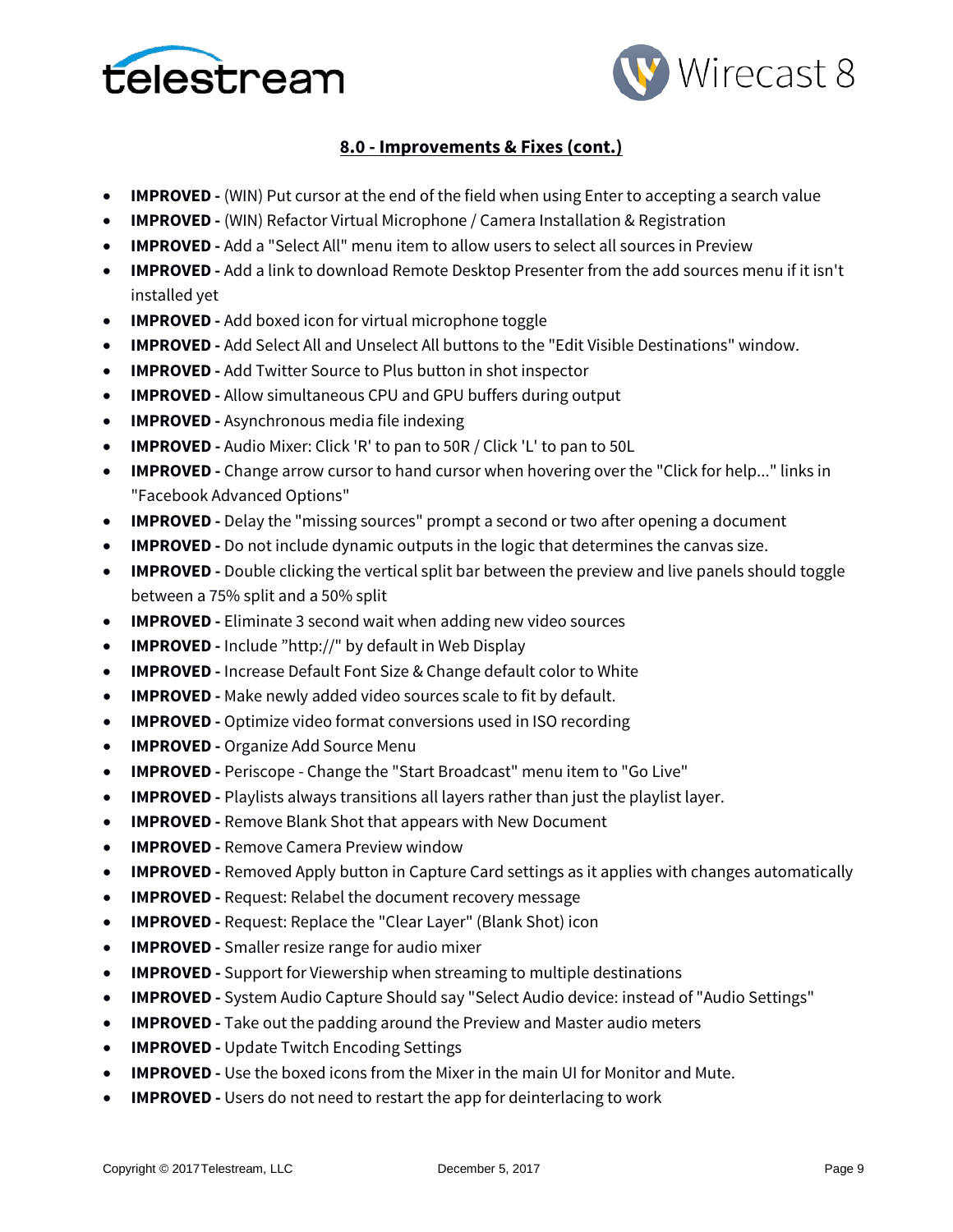



Fixes:

- **FIXED -** (HiDPI) Wirecast icon is low resolution
- **FIXED -** (MAC) (High Sierra) Installer text is hard to read
- **FIXED -** (MAC) Application becomes inaccessible if a user attempts to "Authorize" to "YouTube" while offline
- **FIXED -** (MAC) Audio timestamps passed to external display output plugins are broken
- **FIXED -** (MAC) CEF process separation caused some pages to no longer load correctly
- **FIXED -** (MAC) Crash with specific URL's in the "Web Display" widget
- **FIXED -** (MAC) Dragging the main document UI to the minimum size causes Preview and Live to disappear when the shot editor is open
- **FIXED -** (MAC) OpenGL crash when opening a specific document
- **FIXED -** (MAC) Record to disk ProRes Proxy codec records H.264 video
- **FIXED -** (MAC) Wirecast can crash when selecting a font for title text on Mac
- **FIXED -** (MAC)Apple H.264 hardware encoder disappears when in use
- **FIXED -** (Widgets) Black hex color boxes are unreadable in the "New Source Dialog" window for multiple widget sources
- **FIXED -** (WIN) "Drop Shadow" font style does not match other menu options in the "Preview Inspector"
- **FIXED -** (WIN) "Record to Disk Window Media" is cropped off in the "Output Statistics" window
- **FIXED -** (WIN) (NDI) Clicking "Reconnect" button quickly 5 or more times causes Wirecast to hang
- **FIXED -** (WIN) (NDI) Source doesn't always show up in the capture devices
- **FIXED -** (WIN) 32-bit Virtual camera DirectShow filter fails to register
- **FIXED -** (WIN) Authentication error message shows up twice for several destinations
- **FIXED -** (WIN) Colors do not look right and scaling is off when capturing from YCbCr 4:2:0 video sources
- **FIXED -** (WIN) Crash after exiting Wirecast while tearing down DirectShow device
- **FIXED -** (WIN) Cursor does not change to the "pointer" hand when hovering over hyperlinks in Windows
- **FIXED -** (WIN) Damaged resource notification refers to Mac file type in Windows
- **FIXED -** (WIN) DINPro font does not work in Text Widget
- **FIXED -** (WIN) Encoder audio settings should be limited to 192kbps on Windows only
- **FIXED -** (WIN) External Display Output on Windows will sometimes be very pixelated
- **FIXED -** (WIN) Incorrect error message is displayed when attempting to record Program Replay to a read-only folder
- **FIXED -** (WIN) ISO recordings of DirectShow sources do not start until the source is in the canvas (preview or live)
- **FIXED -** (WIN) Mouse Scroll wheel does not work in Asset Manager
- **FIXED -** (WIN) Output settings window not populating Taskbar or Windows Peak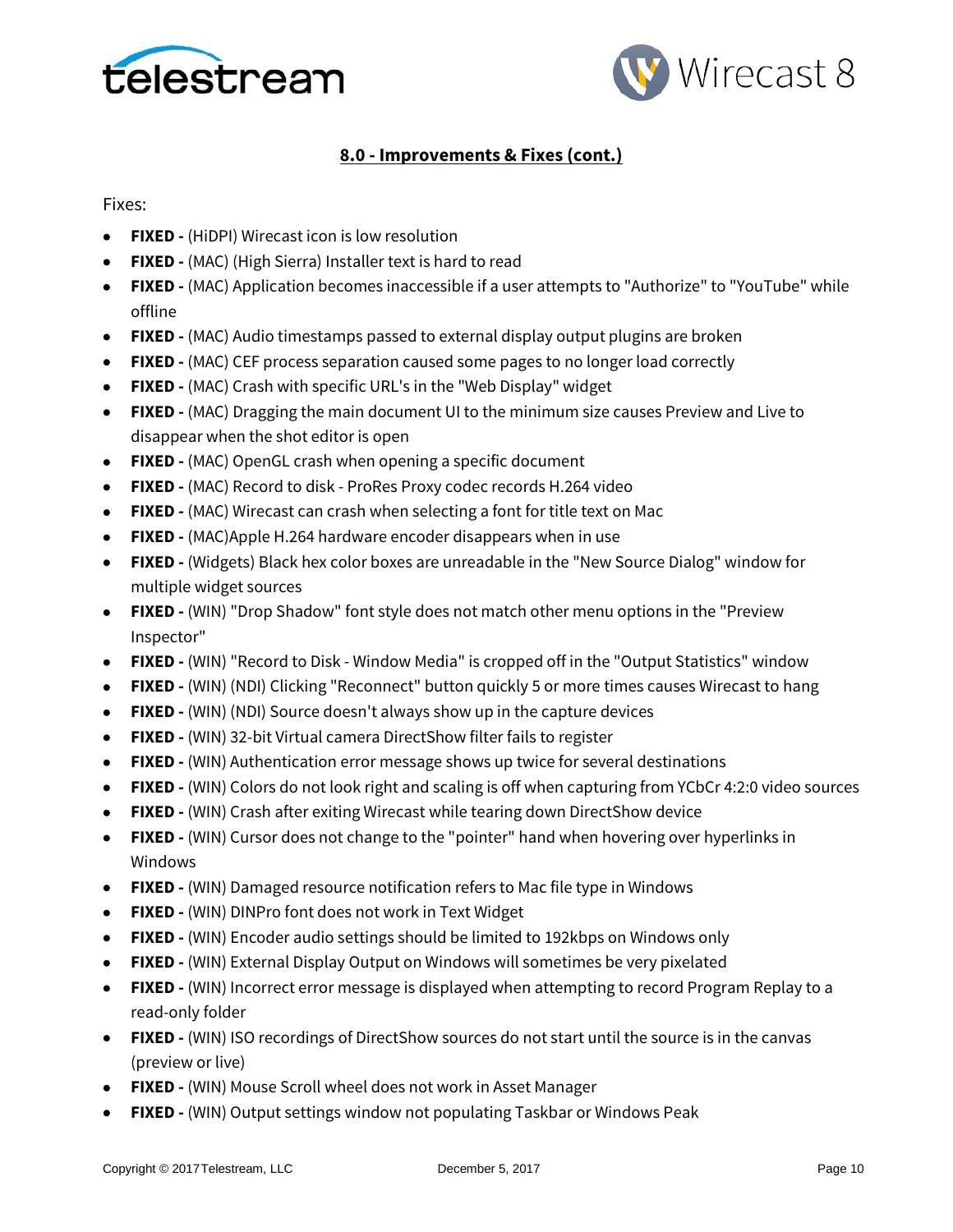



- **FIXED -** (WIN) Preview/Live flickers with GeForce GTX 980M
- **FIXED -** (WIN) Recordings created in VLC are crashing Wirecast
- **FIXED -** (WIN) 'Replay+ISO', 'Replay' and 'Twitter' menu items don't have hotkey shortcut letters underlined
- **FIXED -** (WIN) Scrubbing the scrollbar for the 'Titles' window too fast will cause the application to hang
- **FIXED -** (WIN) Setting YouTube event to a pre-POSIX start date will crash the application
- **FIXED -** (WIN) Starting NDI or Blackmagic output with specific settings will cause crash
- **FIXED -** (WIN) Titles browsing will not depict thumbnails on initial launch of window
- **FIXED -** (WIN) Verify that AVerMedia Live Gamer HD2 GC570 works with Wirecast
- **FIXED -** (WIN) Windows video playback and encoded output on GTX960 is stuttering
- **FIXED -** (WIN) Wirecast installer shows when opening document from explorer
- **FIXED -** (WIN) YUV sources have washed out colors with NVIDIA GPUs
- **FIXED -** [Facebook] (WIN) Reduce jerkiness when switching between scheduling states
- **FIXED -** [Facebook] authentication page has scroll bars on the bottom and side
- **FIXED -** [Facebook] Progress indicator will not stop if user cancels authentication prematurely
- **FIXED -** [Facebook] refactor destination
- **FIXED -** [Facebook] sponsor setting does not recognize verified page properly
- **FIXED -** [Facebook] Text in the Description Field is a little too far right on Mac
- **FIXED -** [Facebook] Time box is slightly misaligned compared to the Start Date menu
- **FIXED -** [Facebook] Title and Description fields inherit strings from deleted events
- **FIXED -** [Facebook] Unable to Tab from Title field to Description field in Output Settings
- **FIXED -** [Facebook] Users can bypass the Facebook configuration validation by having another destination
- **FIXED -** 1080p Anamorphic setting is not 1440x1080
- **FIXED -** Adding audio filter de-highlights the headphones icon in the audio mixer
- **FIXED -** Audio bitrate settings that are not valid for the encoder are populating the list
- **FIXED -** Audio Effects disappear with playlist shot switching
- **FIXED -** Blackmagic encoder presets causing a crash
- **FIXED -** Changing encoder resolution with Auto Canvas breaks color controls
- **FIXED -** Changing the UI to show program results in black bars
- **FIXED -** Clear Layer can be deleted via Edit menu
- **FIXED -** Corrupted encoding presets could cause documents to fail to open
- **FIXED -** Crash in project with many duplicating titles and playlists
- **FIXED -** Crash when importing an MOV in QuickTime Animation format
- **FIXED -** Crash when switching between Audio FX and/or slider settings within the same slot
- **FIXED -** Cropped DP Shot does not hold settings after closing Wirecast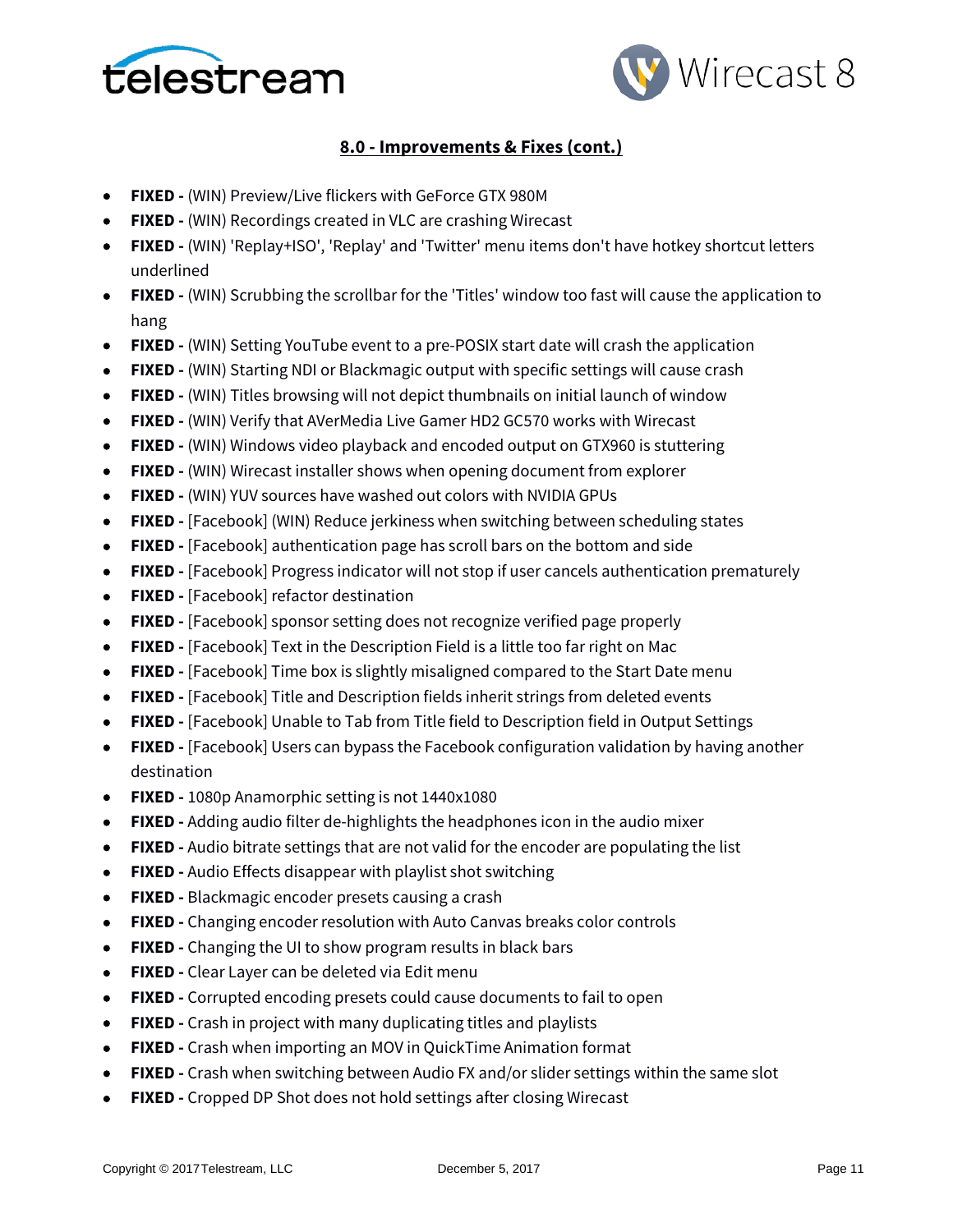



- **FIXED -** Cropping then moving the image causes resizing
- **FIXED -** Cursor rapidly switches icons during hover after adding a WebStream device to the Shot Bin
- **FIXED -** Default window height does not show the auto-populated shot on the 3rd layer
- **FIXED -** Disable keyboard shortcut for deleting a shot while the shot editor is open
- **FIXED -** Disconnecting secondary monitor while External Display Output is active does not terminate external viewport
- **FIXED -** Display persists through the External Display Output after closing document
- **FIXED -** External Display Obscuring Wirecast on some systems when external display is unplugged
- **FIXED -** External Display Output only available to the first Wirecast document
- **FIXED -** Hang when ending stream while still recording
- **FIXED -** Image shifts slightly whenever the user uses the crop attribute
- **FIXED -** Image Slideshow source does not convert from OBS converter
- **FIXED -** Indefinite hang in the GlobalHotkeyMonitor
- **FIXED -** ISO Segmented and Replay recordings will drop one frame in between segments
- **FIXED -** ISO not creating files Bluefish 444 Epoch 4K Neutron
- **FIXED -** Localization: Japanese: "Channel" is not localized when certain Broadcast Destinations are selected
- **FIXED -** Localization: Japanese: "Refresh" does not fit within the associated button in the USB Devices window
- **FIXED -** Localization: Locate missing Asset prompt displays placeholder text
- **FIXED -** Localization: Matte selections in the Configure Visual Effects tab are not localized
- **FIXED -** Localization: Multiple strings are not localized in the Desktop Presenter configuration pane
- **FIXED -** Localization: Select Screen Region text is cut off due to line-wrapping beyond the text box
- **FIXED -** Localization: Text does not display properly in the USB Devices window
- **FIXED -** Localization: Text is cut off on the Configure Cropping tab
- **FIXED -** Localization: The Wirecast Menu is not localized
- **FIXED -** Long audio interface names in audio mixer are being cut off
- **FIXED -** Minimize and maximize buttons react on mouse down rather than mouse up
- **FIXED -** Missing Twitch ingest servers in output settings
- **FIXED -** Multiple error messages generated for incorrect authentication to custom partner destinations
- **FIXED -** Pixelated text in lower third
- **FIXED -** Problems invalidating or updating Playlist Shot UI Tabs after the Playlist Shot is moved to another Master Layer
- **FIXED -** Record to Disk MP4 x264 files have an edit list that excludes almost every frame in the first GOP
- **FIXED -** Remove Hitbox CDN as it no longer exists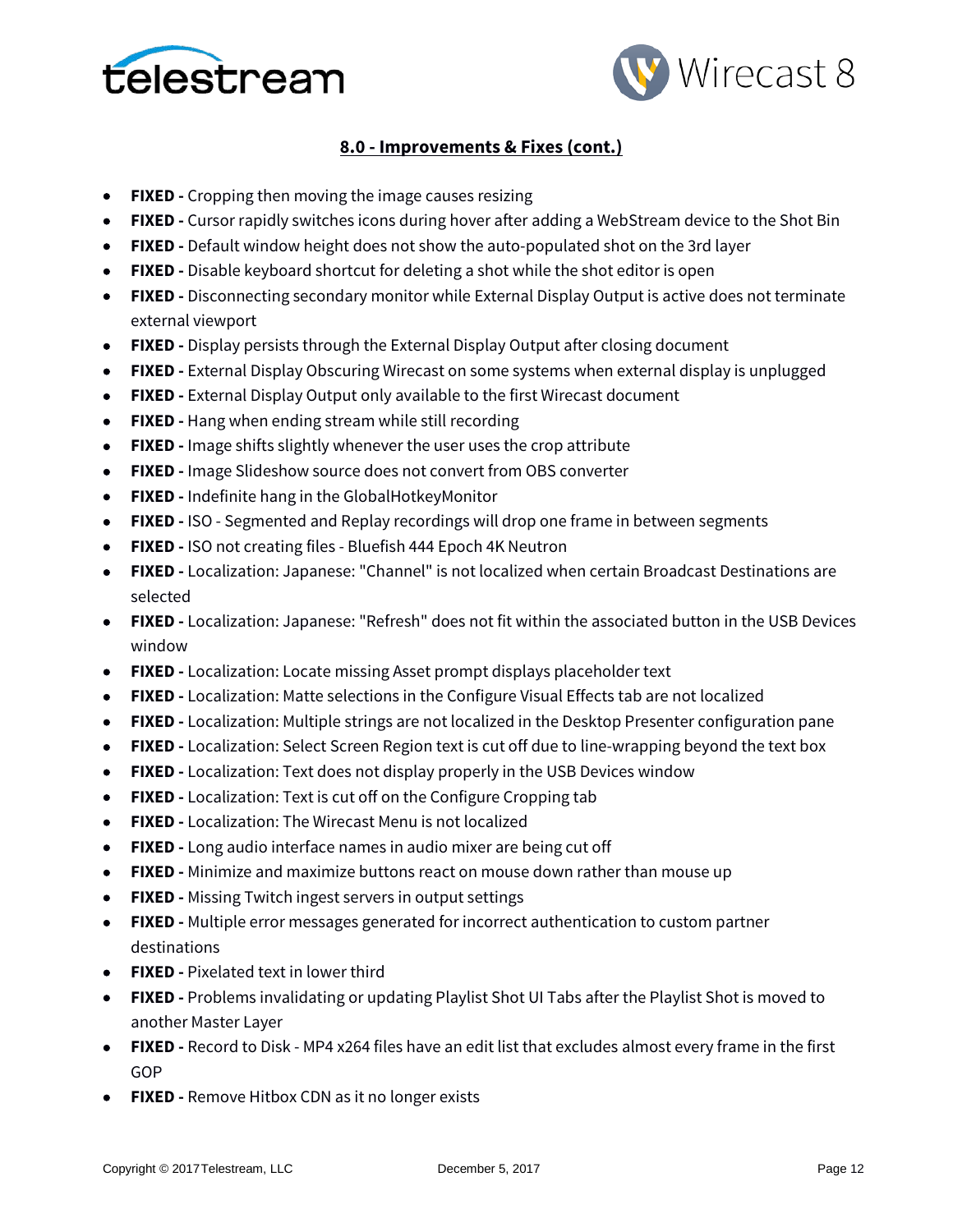



- **FIXED -** Replay mark in displays incorrectly within the UI for ISO Recordings
- **FIXED -** Same shortcut won't work if assigned to multiple actions
- **FIXED -** Scoreboard text size is too big
- **FIXED -** Selecting between options on the Source Properties tab causes Video/Audio to stutter with Blackmagic devices
- **FIXED -** Selecting Solid Background under Text Properties Defaults to a Background with 0% Opacity
- **FIXED -** Selecting the currently selected External Display Output causes the output image to disappear
- **FIXED -** Shot-level audio settings affect other shots using the same sources
- **FIXED -** Strict CBR sometimes fluctuates more than it should
- **FIXED -** Support for Blackmagic Production Camera 4K
- **FIXED -** Text Properties Background Color Auto Switching to None
- **FIXED -** Text Properties window contents can be highlight selected
- **FIXED -** Text Tool Clicking on Shadow Attribute Sliders does not apply correctly
- **FIXED -** TextField Undo/Redo doesn't always function
- **FIXED -** The aspect ratio of a text source can become corrupted in certain situations
- **FIXED -** The mix minus and mute state is not being updated between the Audio Mixer and Source Properties
- **FIXED -** There are too many encoding templates to display them all in the Output Settings dialog's Encoding popup menu
- **FIXED -** Tooltip for create replay shot button is "Update Replay Shot"
- **FIXED -** Twitch output configuration is sluggish in the "Output Settings"
- **FIXED -** Unable to access the "Output Settings" while outputting to "Virtual Camera Out"
- **FIXED -** Update Monitor Checkbox to button in mixer
- **FIXED -** Update Twitch API to V5
- **FIXED -** Video can stutter on some occasions with Replay Templates
- **FIXED -** Virtual Camera not working in Skype
- **FIXED -** When attempting to connect to Facebook, re-clicking the stream button causes hang
- **FIXED -** When modifying the Output Settings you need to press Create in the Facebook config
- **FIXED -** Wirecast 6.0.5 Update Can't Stream Audio with Sample Rates <44.1KHz
- **FIXED -** Wirecast/Ustream will crash if audio mixer is present when first opening
- **FIXED -** With certain equipment workflows, audio dropouts can occur during shot switching
- **FIXED -** x264 Encoding Produces Increasing/Excessive Keyframes
- **FIXED -** x264 Outputs with a resolution of 480x270 can cause the encoder to fail